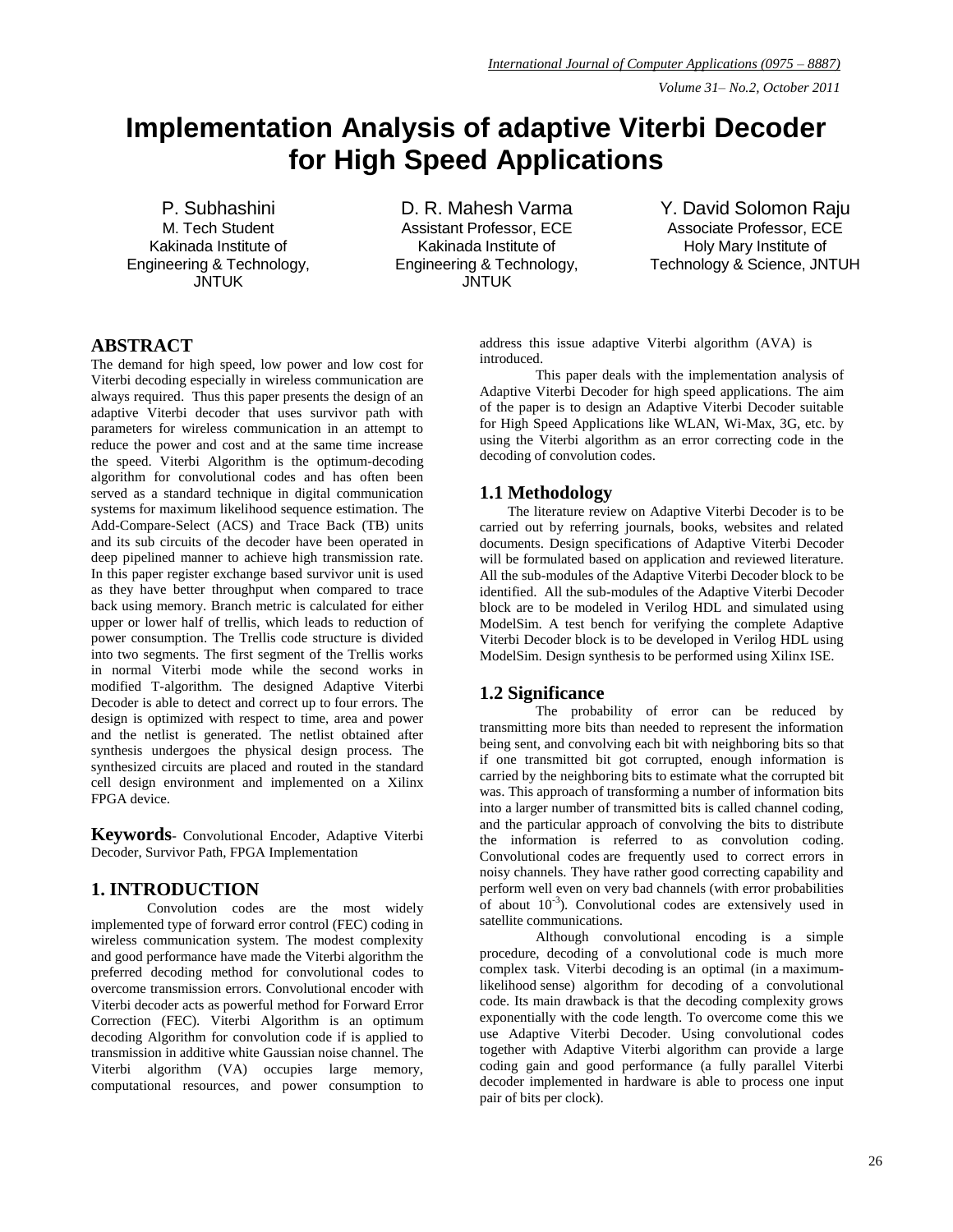The best way of decoding against random errors is to compute the received sequence with every possible code sequence. This is called maximum likelihood (ML) decoding. The criterion for deciding between two paths is to select the one having the smaller metric. The rule maximizes the probability of a correct decision. The Viterbi algorithm operates on a state machine assumption. That is, at any time the system being modelled is in some state. There are a finite number of states, however large, that can be listed. Each state is represented as a node. Multiple sequences of states (paths) can lead to a given state, but one is the most likely path to that state, called the "survivor path". This is a fundamental assumption of the algorithm because the algorithm will examine all possible paths leading to a state and only keep the one most likely. This way the algorithm does not have to keep track of all possible paths, only one per state. A second key assumption is that a transition from a previous state to a new state is marked by an incremental metric, usually a number. This transition is computed from the event. The third key assumption is that the events are cumulative over a path in some sense, usually additive. So the crux of the algorithm is to keep a number for each state. When an event occurs, the algorithm examines moving forward to a new set of states by combining the metric of a possible previous state with the incremental metric of the transition due to the event and chooses the best. The incremental metric associated with an event depends on the transition possibility from the old state to the new state. It has widely deployed in many wireless communication systems to improve the limited capacity of communication channel. The complexity of Viterbi Algorithm (VA) is proportional to number of states in the decoding trellis, where the number of state  $2^k$  and k is total number of encoder memory bit used in the encoder for the convolution code. If k larger, will leads to gain high correction capability and large circuit, power and low speed decoding.

# **2. VITERBI DECODER**

The receiver can deliver either hard or soft symbols to the Viterbi decoder. A hard symbol is equivalent to a binary +/-1. A soft symbol, on the other hand, is multileveled to represent the confidence in the bit being positive or negative. For instance, if the channel is non-fading and Gaussian, the output of the matched filter quantified to a given number of bits is a suitable soft input. In both cases, 0 is used to represent a punctured bit. In case of hard decision demodulation, data is demodulated into either 1s or 0s, or quantized into two levels only. The process described above makes a hard binary decision about each incoming bit and then uses only the Hamming distances. This simplifiers the hardware, but does not result in optimal performance.

#### **Figure 2.1 Block diagram of Viterbi decoder [4]**



The Working of Viterbi decoder in term of block diagram and trellis diagram is show in Figure 2.1 and 2.2.

#### **Figure 2.2 Trellis diagram of Viterbi decoder**

For hard decision decoding, the Viterbi algorithm uses the



hamming distance to find the branch metric and path metric. Codeword is given to branch metric unit. Branch metric unit's function is to calculate branch metrics, which are Hamming distances between every possible symbol in the codeword and the received symbol. Path metric unit summarizes branch metrics to get metrics for  $2K - 1$  path, one of which can eventually be chosen as optimal. Survivor memory unit can be trace-back process or register exchange method, where the survivor path and the output data are identified. The error probabilities achieved by Viterbi algorithm depends on the code, the rate of the code, its free distance, channel SNR and demodulation Quantized output. The quality of Viterbi decoder design is mainly measured by three criteria

- Coding gain
- Throughput
- Power dissipation

## **2.1 Adaptive Viterbi Algorithm**

The VA examines all possible paths in trellis graph and determines the most likely one. The AVA only keeps a number of the most likely state instead of the whole of 2k-1 state, where is constraint length of convolution encoder. The rest of the other states are all discarded. The selection is based on the likelihood or metric value of the path, which for hard decision is the hamming distance and a soft decision decoder is Euclidean distance.

- Every Surviving path at trellis level L -1 is extended and its successors at level l are kept if their path metric is smaller or equal to  $d_m+T$ , where dm is the minimum path metric of the surviving path at stage L-1, T is discarding threshold configure by the designer.
- The total number of survivor path per trellis stage is up bounded to fixed number, which is pre-set prior to the start of the communication. Generally this will be same as number of states in decoder.

#### **2.2 Adaptive Viterbi Decoder (AVD)**

Figure 2.3 shows the data flow diagram of an adaptive Viterbi algorithm, which adds two functional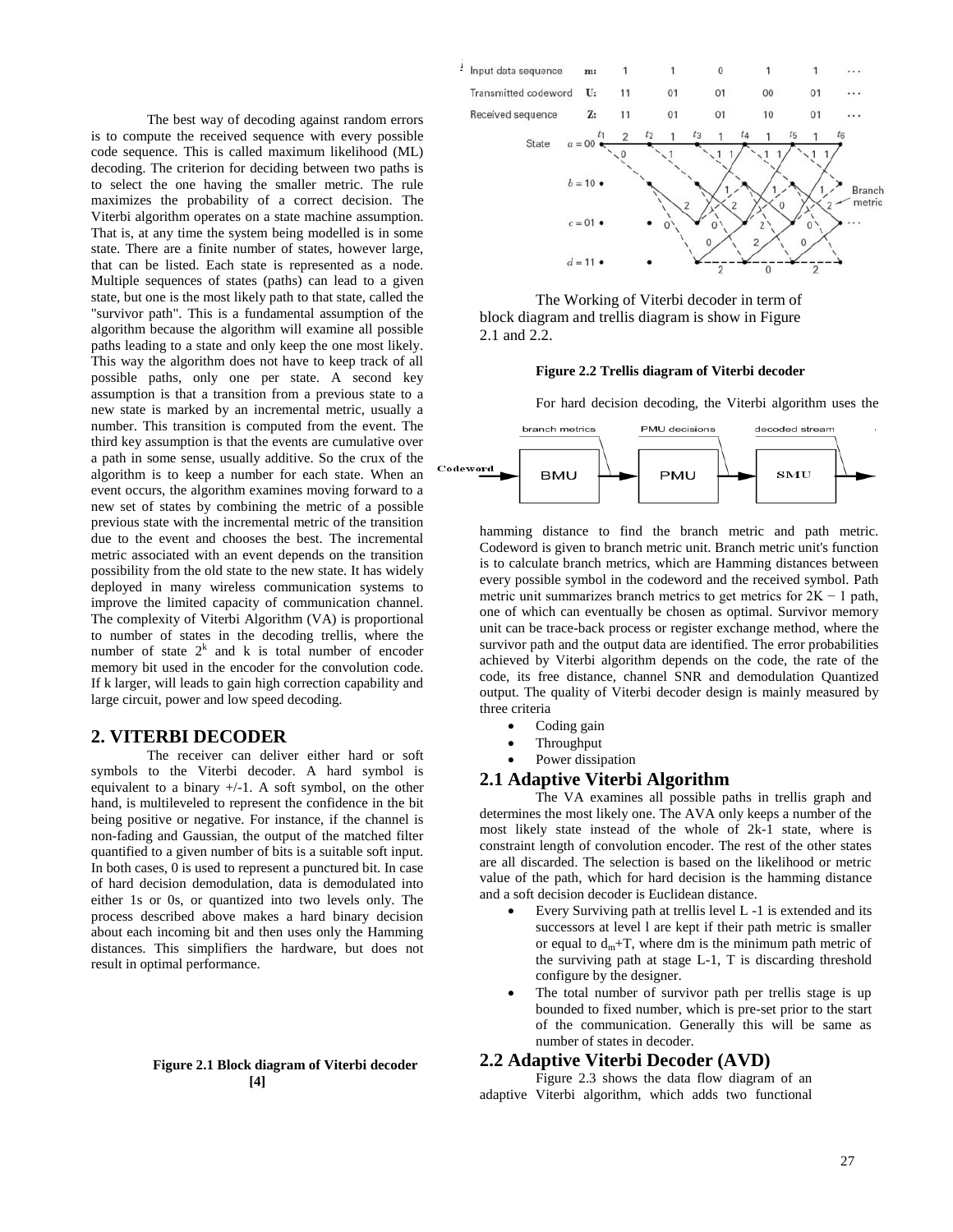*Volume 31– No.2, October 2011*

blocks, including the best winner search and non survivor purge, into the original Viterbi algorithm.



#### **Figure 2.3 Block diagram of Adaptive Viterbi decoder [6]**

Codeword is applied to branch metric computation unit. It calculates branch metric by comparing with expected symbol. ACS updates path metric by cumulative accumulation of branch metric. Best winner search determines final winner and give it non survivor purge unit. It deletes all paths expect winner. The first unit is called branch metric unit BMU is the simplest block in the Viterbi decoder design. Here the received data symbols are compared to the ideal outputs of the encoder from the transmitter and branch metric is calculated. Hamming distance or the Euclidean distance is used for branch metric computation.



**Figure 2.4** Block diagram of Branch Metric Unit **[7]**

Block diagram of BMU (Branch metric unit) is shown in Figure 2.4. The BMU calculates the branch metrics from the input data. For hard decision BMU calculate everything in term of hamming distance. Hamming distance between the received Codeword and the expected is calculated by compares the received code symbol with the expected code symbol and counting the number of different bits. BMC (branch metric computation) unit is to calculate the branch metrics which are then moved to the ACS (add compare select) unit. The major task of the ACS is to calculate the metrics and selected paths. The add-compare-select (ACS) unit recursively accumulates the branch metrics to path metrics for all the incoming paths of each state and selects the path with minimum path metric as the survivor path. An ACS module is shown in Figure2.5. The two adders compute the partial path metric of each branch, the comparator compares the two partial metrics, and the selector selects an appropriate branch. ACS units determine their own local winners, the best winner search block finds the one having the best (minimum) path metric among all the winners, and the non survivor purge block deletes the local winners.



#### **Figure 2.5 Add-Compare-Select Unit [7]**

 Survivor Unit of adaptive Viterbi decoder based on either an RE (register exchange) or TB (trace-back) design style. The TB method takes up less area but requires much more time as compared to RE method because it needs to search or trace the survivor path back sequentially. The trace back approach is generally a lower power alternative to the register exchange method.

Block diagram of Trace back unit is shown in Figure 2.6 .In the TB method, the storage can be implemented as RAM and is called the path memory. Comparisons in the ACS unit and not the actual survivors are stored. After at least L branches have been processed, the trellis connections are recalled in the reverse order and the path is traced back through the trellis diagram. The TB method extracts the decoded bits, beginning from the state with the minimum Path Metric (Global winner).



**Figure 2.6** Block diagram of Trace back unit [7]

The Register Exchange (RE) method is the simplest conceptually and a commonly used technique. In this technique, the Trellis Window is constructed of a bank of registers connected in the same manner as the trellis diagram. The data path in Register Exchange is shown in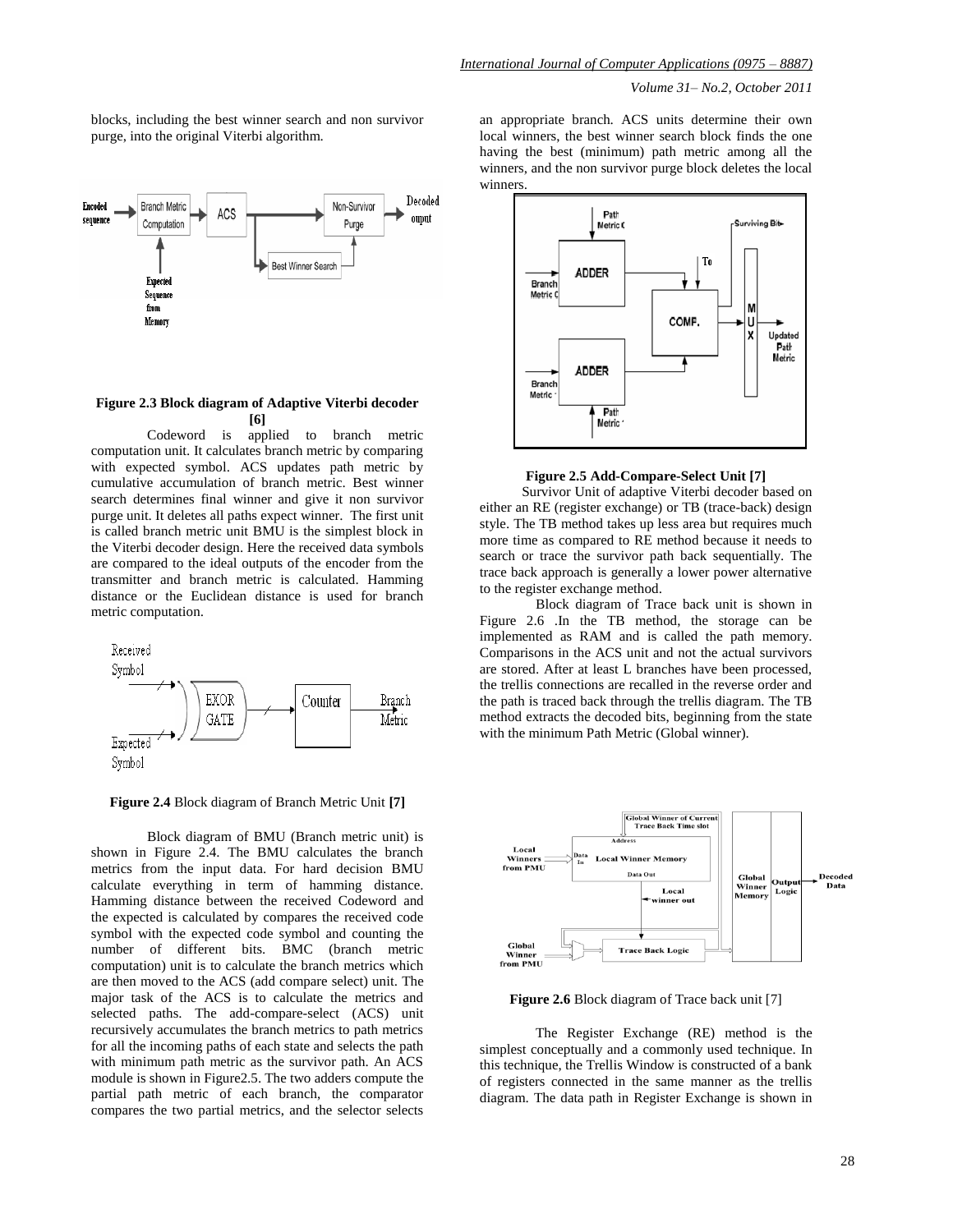Figure 2.7. For instance, at time slot T1 the survivor branch for state 1 is from state 0 at T0; therefore, the initial content of the state  $0$  register, which is a  $0$ ', is shifted into state 1 register at T1 and the corresponding decoded data for the survivor branch, which is a '1', is appended to it. In this method a register assigned to each state contains information bits for the survivor path from the initial state to the current state. Bold arrow indicate Global winner path. This method eliminates the need to trace back since the register of the final state contains the decoded output sequence. However, this method results in complex hardware due to the need to copy the contents of all the registers in a stage to the next stage.



**Figure 2.**7 **Block diagram of Register Exchange method [7]**

Trellis codes are characterized by a parameter called the free distance (Dfree). Dfree is defined as the minimum Hamming distance between any two distinct code sequences. In other words, it is the minimum sum of Hamming distances between the codeword mapped on the branches of two paths in the Trellis, which first diverge and then merge back. Truncation length (**τ0**) is given by expression  $\tau_0 = T1 + t$ . Where T1 is best (smallest) path metric of all the states and t is a fixed value given by expression [dfree-1]/2]. Truncation length (**τ0**) controls the average number of path stored per trellis at each stage and the frequency with which trace back length through the trellis is performed. The reason energy consumption can be significantly reduced for adaptive by reducing truncation length is mainly because these parameters greatly affect the number of times path memory is accessed. Actually, the number of time nearly all calculations are performed per trellis stage is proportional to average number of surviving path per stage, which is controlled by truncation length.



Figure2.8 shows Trellis graph of Adaptive Viterbi decoder. The symbol X represent discarded paths and bold line represent the decision path by the Adaptive Viterbi algorithm. It can been seen that at each stage of trellis , the number of survivor state is smaller than the Viterbi Algorithm  $(2^{k-1})$  and get the same decision path as the Viterbi Algorithm.

To implement a convolutional coding system, the appropriate code parameters, R and K, should be *Volume 31– No.2, October 2011*

decided first. In addition, the design decisions for the decoding system, such as the quantization levels etc. Decoding schemes with hard decision is a simplified version of a modulator, AWGN Channel and demodulator. Figure 2.9 describes binary memory less channel where the input and output of transmission channel are bi-level. In the Figure 2.8,  $p(1/0)$  is probability that a 0 is transmitted and a 1 is received and in general it depends on the signal to noise ratio in the channel and the modulation type.



# **Figure 2.9 Binary memory less channel [8] 2.3. Low-power design techniques for Viterbi Decoder**

Low-power design can be performed at the architecture level, the gate level and the switch level. At the architecture level, different architectures, such as parallel and pipelined architecture or transformations may be considered for low power dissipation. The reduction of switching activity at nodes of a circuit, which directly affects the power dissipation, is the major focus at the gate level. Parameter adjustment and transistor sizing can be applied at the switch level. For a standard cell approach, there is no control over internal circuitry (i.e. transistors) of a cell. Therefore low power design can be considered only at the architecture and the gate levels. In this thesis, we consider low power design techniques mainly at the gate level. A major reduction in power dissipation can be achieved by reducing the switching activity on which a designer has more control. A careful description of the circuit in a high-level hardware description language can yield a circuit with a lower switching activity. At this level, one of the most powerful power reduction techniques called the clock gating can be applied. Some blocks of a circuit are used only during a certain period of time. The clock input to the blocks can be disabled to eliminate unnecessary switching when the blocks are not in use. By applying clock gating, the dynamic power dissipation in a design can be reduced to a great extent.

#### **2.4 Other Decoding Algorithms**

There exist four basic convolutional codes decoding techniques: sequential, threshold, maximumlikelihood and the Viterbi algorithm. The sequential algorithm can provide very strong correcting capabilities while it needs relatively large memory, which strongly depends on communication channel error density. The threshold algorithm is extensively good for channels with mid to good signal to noise ratios (SNR).mPrior to the discovery of the VA, a number of other algorithms had been proposed for decoding convolutional codes. These were sequential decoding algorithm proposed by Wozen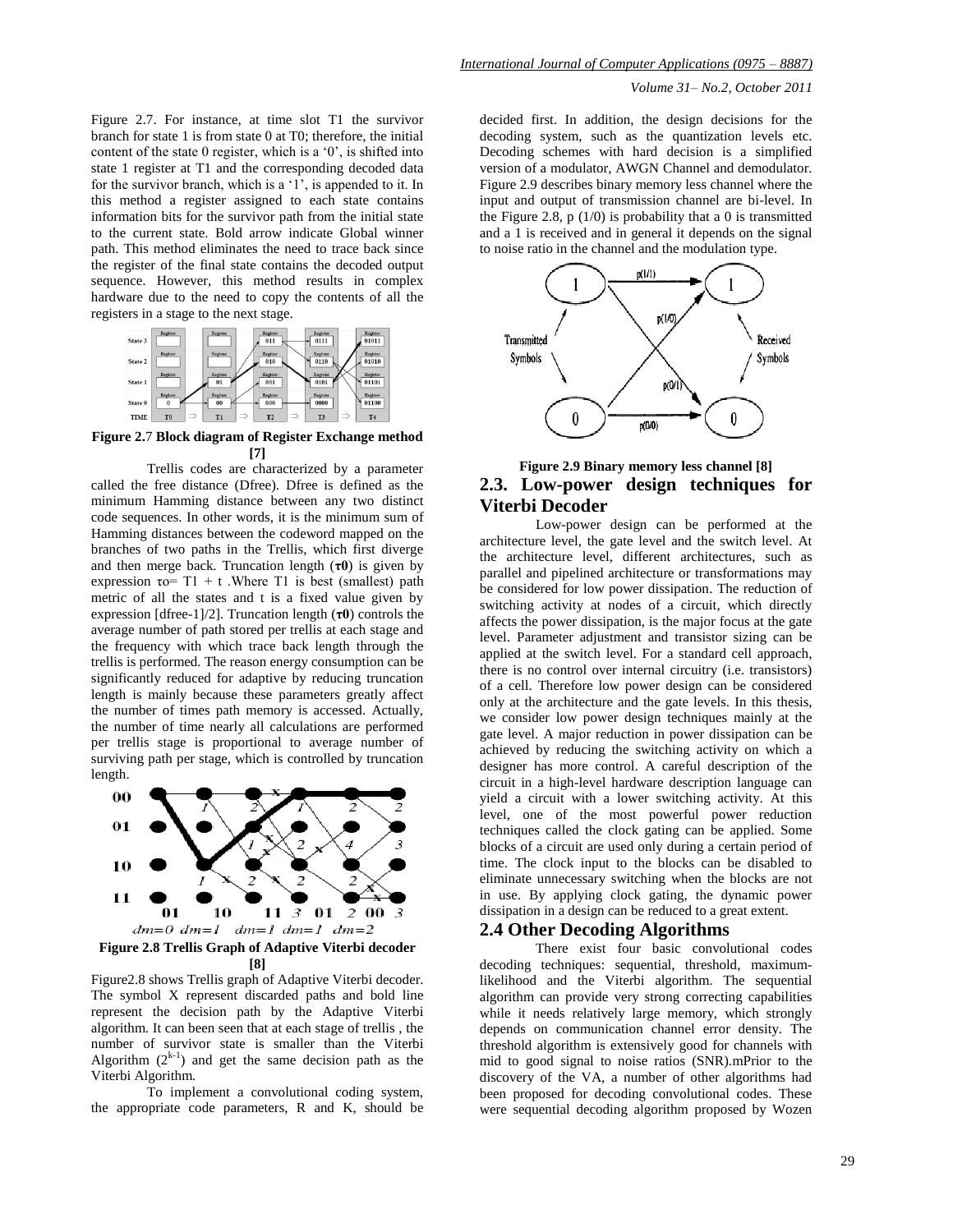craft and subsequently modified by Fano. The Fano sequential algorithm searches for most probable path through the trellis by examining one path at a time. In this algorithm an additional negative constant is added to the each branch metric. The value of this constant is selected such that the metric of the correct path will increase on the average, while the metric of incorrect path will decrease on the average. By comparing the metric of a candidate path with an increasing threshold, Fano"s algorithm detects and discards incorrect path. Its error performance is comparable to that of Viterbi decoding. In comparison with Viterbi decoding algorithm, sequential decoding has larger decoding delay. On the positive side, sequential decoding requires less storage than Viterbi decoding and hence it is more attractive for convolutional codes with large constraint length.

Another type of sequential decoding algorithm is called a stack algorithm. In contrast to VA, this keeps track of  $2^{(k*(K-1))}$  paths and corresponding metrics, the stack sequential decoding algorithm deals with fewer paths and their corresponding metrics. In a stack algorithm, more probable paths are ordered according to their metrics, with the path at the top of the stack having largest metric. At each step of the algorithm, only the path at the top of the stack is extended by one branch. In comparison to VA, the stack algorithm requires fewer metric computations, but this computational saving is offset to a large extent by the computations involved in reordering the stack after taking into account of every iteration.

RE-Based Design: Assuming each trellis state only has two incoming/outgoing branches. RE-based design solution by introducing clock-gating into the RE array followed by majority vote unit. The validity bits from the modified ACS units array directly control the clock-gating for power reduction. Since the average number of survivors can be much less than the total number of trellis states in adaptive Viterbi decoding, this may lead to significant power savings.

TB-Based Design: To support high throughput in a stateparallel decoder, the TB-based survivor memory unit must provide large enough memory access bandwidth. One natural approach to increase the access bandwidth is to use a bank of memories that can be accessed concurrently.

State-parallel relaxed adaptive Viterbi decoder architectures that can readily transform the reduced computational complexity at the algorithm level to reduced switching activities and hence power consumption at the hardware level.

Specification of Adaptive Viterbi Decoder

- Constraint length  $K = 3$
- Code Rate  $r = \frac{1}{2}$
- Generator polynomials  $G0=171_8$ ,  $G1=133_8$
- No of state  $= 4$
- Free distance dfree  $=10$
- Application target  $= 802.11$  a receiver
- Survivor unit type  $=$  Register Exchange

# **3. DESIGN**

According to Viterbi there are 3 assumptions. First any system can be modelled in some state. There are a finite number of states, however large, that can be listed. Each state is represented as a node. Second a transition from a previous state to a new state is marked by an

## *Volume 31– No.2, October 2011*

incremental metric. Third moving forward to a new set of states by combining the metric of a possible previous state with the incremental metric of the transition due to the event and chooses the best. The incremental metric associated with an event depends on the transition possibility from the old state to the new state. First Transition table is prepared from convolution encoder for the specification and stored in memory. This transition table describes about next possible outcome and there encoded value for that particular transition for given input state. Since our encoding rate is ½ every state while have two possible outcomes and similar every state while have two incoming branch. It's works like a controller for whole trills. Transition table  $k=3$  at rate  $\frac{1}{2}$  displayed for example in table 3.1.<br> $$ **Table 3.1 Transition table k=3 at rate ½** 

|  | Table 3.1 Transition table k=3 at rate $\frac{1}{2}$ |  |  |
|--|------------------------------------------------------|--|--|
|  |                                                      |  |  |
|  |                                                      |  |  |

| <b>STA</b>     | <b>NEXT</b>     | <b>ENCOD</b>    | <b>NEXT</b>     | <b>ENCOD</b>    |  |
|----------------|-----------------|-----------------|-----------------|-----------------|--|
| TE             | <b>POSSIB</b>   | ED              | <b>POSSIB</b>   | ED              |  |
|                | LE              | VALUE           | LE              | <b>VALUE</b>    |  |
|                | <b>OUTCO</b>    | <b>FOR</b>      | <b>OUTCO</b>    | <b>FOR</b>      |  |
|                | ME <sub>1</sub> | <b>OUTCO</b>    | ME <sub>2</sub> | <b>OUTCO</b>    |  |
|                |                 | ME <sub>1</sub> |                 | ME <sub>2</sub> |  |
| 0 <sup>0</sup> | 00              | 0 <sup>0</sup>  | 10              | 10              |  |
| 01             | 00              | 11              | 10              | 01              |  |
| 10             |                 |                 |                 |                 |  |
| 11             |                 | ററ              |                 | 10              |  |

Branch metrics unite used to compare encoded inputs applied to Viterbi decoder and encoded values for transition from one stage of trills to next stage based on this branch weight is calculated. It feed as input Add compare and select unit. Add Compare and select (ACS) works on every state of stage on trills. Two incoming branch of state is decided based on transition table. ACS unit while update path metric for incoming branch and eliminate path with higher path metric or if path metric value greater than **τ0** value. ACS and BMU are clubbed together to form a butterfly module. So for 64 stages there will be 64 butterfly modules. Best winner search unit works on stage of trills. Work of ACS unite is to find local winner on every node (state) of trills. Work of Best winner search unit is find final winner at end of operation.

Finally trills is formed by integrate all above module together. In trills at first stage path metric set to non-zero value for all states expect stage 0(path metric is set to zero). Similar if ACS unit want to delete path then path metric of that state is set to maximum value. By doing this path get automatic eliminated at the next stage of trills. In order to keep sufficient error correction capability, the length of the path (trace back length) should be  $5(K - 1)$ . In this design value of k is 7 so trace back length should be thirty. Decoded can be done either by Trace Back method (using memory) or by Register Exchange method. Each method have there own advantages and disadvantage. Trace Back unit start working once best winner give as final winner. The current best state is used to predict the previous state by referencing the corresponding value of the first column of the Trellis Window. This process is repeated for each computed state and the corresponding column till the end of the table. So it doubles the amount of time taken for decoded data.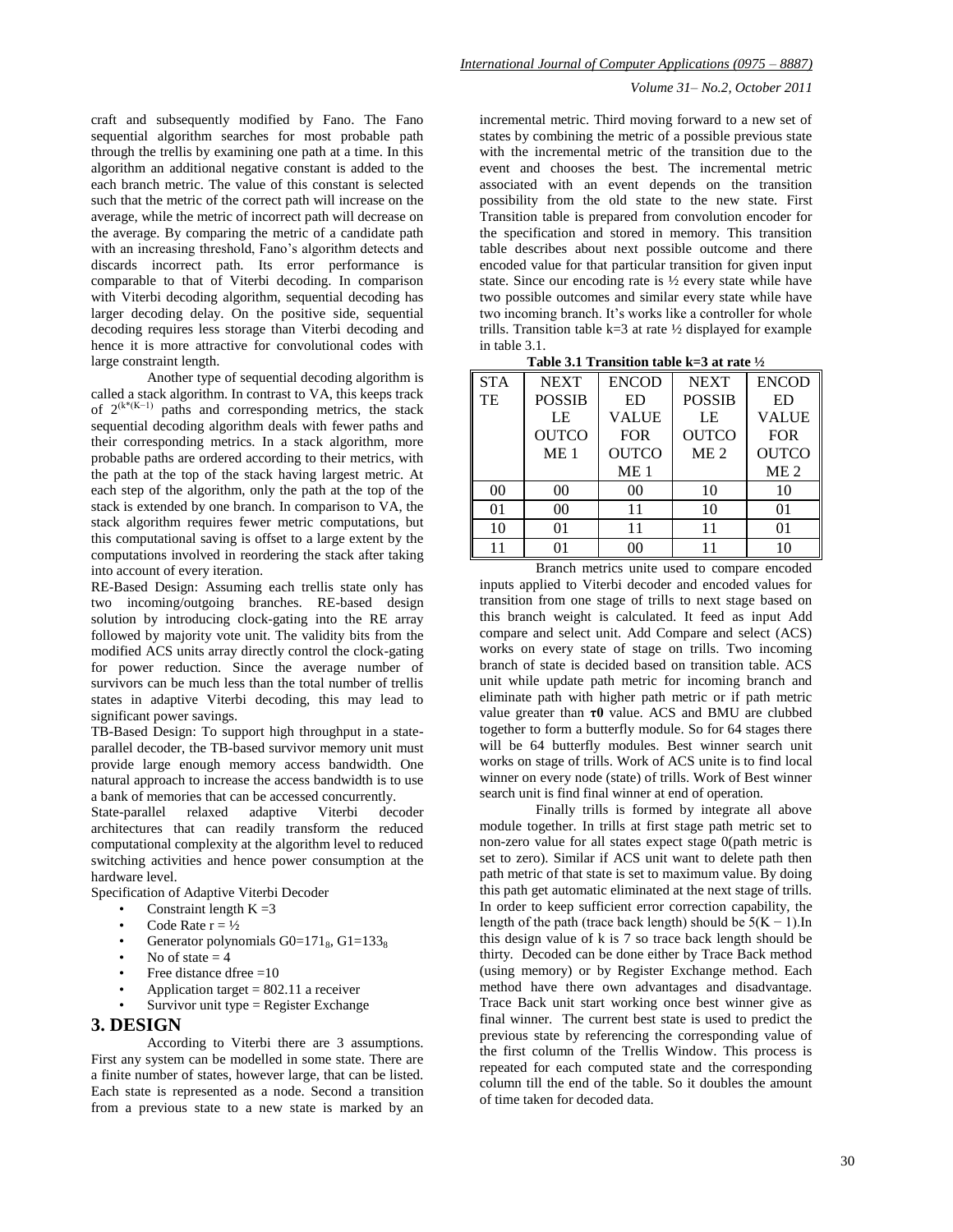The RE technique is a straightforward technique for managing the decision vectors. In this technique, the Trellis Window is constructed of a bank of registers connected in the same manner as the trellis diagram. The newest decision hits are inserted in the left column of the Trellis Window as the oldest bits out at the right of the window. Decoding is done at end of trills once best winner search chosen final winner. Its increases number of registers in design result increase in area and power. In a RE architecture the trellis window is the main contributor for power consumption. This is because the data is being shifted through the complete table which results in a huge transition activity. Size of register in Register Exchange based decoder depends on two factors one stage of Trills and second Length of trace back.

#### **Figure 3.1 R.E based Viterbi architecture [12]**

Adaptive Viterbi decoder is functionally same as Viterbi decoder when no error is introduced. Once error is introduced in input Adaptive part come into picture. It check every node for path metric value higher than τo .If path is found its eliminated else usual action take place on node like normal Viterbi decoder. So data travel in trills of Adaptive Viterbi decoder entire different its counterpart Viterbi decoder in presents of errors. Where  $\tau$ o= T1 + t [T1 is best (smallest) path metric of all the states and t is a fixed value given by expression [dfree-1]/2]. So Value of τo= 0 + 5= 5. In design τo value should be chosen greater or equal to five.



Any path passing a state with metric greater than τo can be a best path. This implies that the number of errors appearing in the channel exceeds the errorcorrecting capability for the convolutional code. Hence, the exclusion of paths which pass states with metrics greater than  $\tau_0$  will barely affect the error probability of decoding. Trellis diagram of AVD for k=3[7, 5] at rate ½ with  $\tau$ 0 =3 shown in Figure 3.2.Trilles Structure for AVD is based on Modified T-algorithm. In Trills path with path greater or equal to 3 are eliminated. Final to reduce the number of ports in system serial in parallel out and parallel in serial out been added to start and end of design.

## **4. RESULTS**

A binary sequence is to applied convolution encoder. Sequence generated as result of convolution encoder is applied as validation input to Adaptive Viterbi decoder hardware model. Output of hardware model is compare back with input of convolution encoder. To check error correcting capability of Adaptive Viterbi decoder some error are introduced in various part of sequence which is



applied as input of Adaptive Viterbi decoder and obtained output once again compared back with input of convolution encoder

## **4.1 Encoder output**

The encoder module takes one bit as input and it encodes it into two bit code. We can see simulation result of encoder block in the below figure.



**Figure 4.1 Simulation Results for Encoder Block**

We can observe from the above waveform how the encoder takes one bit input (enc\_in), and encodes it into two bit code (enc\_out).

### **4.2 Decoder Output**

The decoder takes two bit encoded data as input and decodes it into one bit data. We can see the simulation result of the decoder block in the below figure.



#### **Figure 4.2 Simulation result for the decoder block**

We can observe from the above waveform how the decoder takes two bit input $(x)$  and decodes it into one bit (out) data.

#### **4.3 Synthesis Results**

The developed Adaptive Viterbi Algorithm is simulated and verified their functionality. Once the functional verification is done, the RTL model is taken to the synthesis process using the Xilinx ISE tool. In synthesis process, the RTL model will be converted to the gate level netlist mapped to a specific technology library. This Adaptive Viterbi Algorithm design is implemented on FPGA (Field Programmable Gate Array) family of Spartan 3E. Here in this Spartan 3E family, many different devices were available in the Xilinx ISE tool. In order to implement this Adaptive Viterbi Algorithm the device named as "XC3S500E" has been chosen and the package as "FG320" with the device speed as "-4". The design of Adaptive Viterbi Decoder is synthesized and its results are analyzed as follows.

## **4.4 RTL Schematic**

The RTL (Register Transfer Logic) can be viewed as black box after synthesize of design is made. It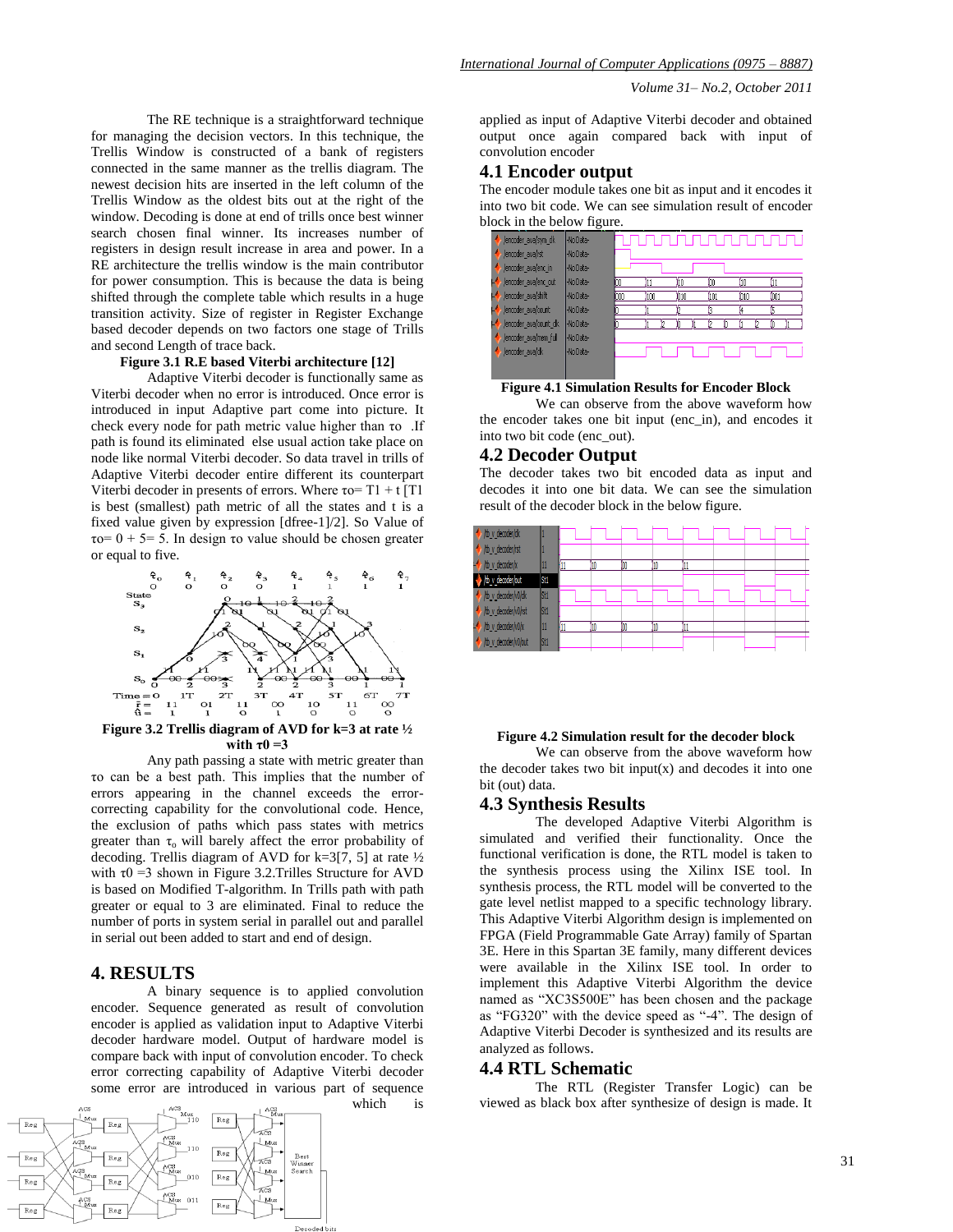shows the inputs and outputs of the system. By doubleclicking on the diagram we can see gates, flip-flops and MUX. The below figure 4.3 shows the top level block diagram that contains the primary inputs and outputs of the design.



# **Figure 4.3 RTL Top Level Block 4.5 Device Utilization Summary**

This device utilization includes the following.

- Logic Utilization
- Logic Distribution
- Total Gate count for the Design

| nm Project Status (02/17/2010 - 13:48:50)      |                 |                                                    |                                                       |                       |                      |                               |  |  |  |  |  |
|------------------------------------------------|-----------------|----------------------------------------------------|-------------------------------------------------------|-----------------------|----------------------|-------------------------------|--|--|--|--|--|
| <b>Project File:</b><br>nmise                  |                 |                                                    | <b>Current State:</b>                                 |                       |                      | Programming File Generated    |  |  |  |  |  |
| <b>Module Name:</b>                            | v. decoder      |                                                    | $-$ Errors:                                           |                       | No Errors            |                               |  |  |  |  |  |
| <b>Target Device:</b>                          | xc3s500e-4fg320 |                                                    | · Warnings:                                           |                       | 14 Warnings          |                               |  |  |  |  |  |
| <b>Product Version:</b>                        |                 | ISE 10.1 - Foundation Simulator                    |                                                       | · Routing Results:    |                      | All Signals Completely Routed |  |  |  |  |  |
| <b>Design Goal:</b><br>Balanced                |                 |                                                    |                                                       | . Timing Constraints: |                      |                               |  |  |  |  |  |
| <b>Design Strategy:</b>                        |                 | Xilinx Default (unlooked)<br>. Final Timing Score: |                                                       | 0 (Timing Report)     |                      |                               |  |  |  |  |  |
|                                                |                 |                                                    |                                                       |                       |                      |                               |  |  |  |  |  |
|                                                |                 | nm Partition Summary                               |                                                       |                       |                      | ы                             |  |  |  |  |  |
| No partition information was found.            |                 |                                                    |                                                       |                       |                      |                               |  |  |  |  |  |
|                                                |                 |                                                    |                                                       |                       |                      |                               |  |  |  |  |  |
|                                                |                 | Used                                               | <b>Device Utilization Summary</b><br><b>Available</b> |                       | <b>Utilization</b>   | EF.<br><b>Note(s)</b>         |  |  |  |  |  |
| <b>Logic Utilization</b>                       |                 | 24                                                 |                                                       | 9.312                 | 12                   |                               |  |  |  |  |  |
| Number of Slice Flip Flops                     |                 | R7                                                 |                                                       |                       | 12                   |                               |  |  |  |  |  |
| Number of 4 input LUTs                         |                 |                                                    |                                                       | 9.312                 |                      |                               |  |  |  |  |  |
| <b>Logic Distribution</b>                      |                 | 4R                                                 |                                                       |                       | 12                   |                               |  |  |  |  |  |
| Number of occupied Slices                      |                 | 48                                                 |                                                       | 4.656<br>48           | 100%                 |                               |  |  |  |  |  |
| Number of Slices containing only related logic |                 |                                                    |                                                       |                       |                      |                               |  |  |  |  |  |
| Number of Slices containing unrelated logic    |                 | $\mathbf{a}$                                       |                                                       | <b>AR</b>             | D30                  |                               |  |  |  |  |  |
| <b>Total Number of 4 input LUTs</b>            |                 | R7                                                 |                                                       | 9.312                 | 1 <sup>2</sup><br>2% |                               |  |  |  |  |  |
| Number of bonded IOBs                          |                 | 5                                                  |                                                       | 232                   |                      |                               |  |  |  |  |  |
| Number of BUFGMUXs                             |                 | ٠                                                  |                                                       | 24                    | 4%                   |                               |  |  |  |  |  |
| 14<br><b>Detailed Reports</b>                  |                 |                                                    |                                                       |                       |                      |                               |  |  |  |  |  |
| <b>Benott Name</b>                             | Status          | Generated                                          | <b>Euors</b>                                          |                       | Warnings             | Infox                         |  |  |  |  |  |
| <b>Synthesis Report</b>                        | Current         | Wed Feb 17 13:44:06 2010                           | $\overline{0}$                                        |                       | 14 Wamings           | 17 Infos                      |  |  |  |  |  |
| <b>Translation Report</b>                      | Current         | Wed Eeb 17 13:47:43.2010                           | n                                                     | $\overline{0}$        |                      | $\Omega$                      |  |  |  |  |  |
| Map Report<br>Current                          |                 | Wed Feb 17 13:47:55 2010                           | o                                                     | $\Omega$              |                      | 2 Infos                       |  |  |  |  |  |
| <b>Place and Route Report</b><br>Current       |                 | Wed Eeb 17 13:48:19.2010                           | n                                                     | $\overline{0}$        |                      | 2 Infos                       |  |  |  |  |  |
| <b>Static Timing Report</b><br>Current         |                 | Wed Feb 17 13:48:25.2010                           | n.                                                    | $\overline{a}$        |                      | 31nfos                        |  |  |  |  |  |
| <b>Bitgen Fleport</b>                          | <b>Current</b>  | Wed Feb 17 13 48:47 2010                           | n                                                     | $\overline{0}$        |                      | $\bf{0}$                      |  |  |  |  |  |

**Figure 4.4 Device utilization summary**

The device utilization summery is shown above in which its gives the details of number of devices used from the available devices and also represented in %. Hence as the result of the synthesis process, the device utilization in the used device and package is shown above.

# **4.6 Timing Summary**

Speed Grade: -4

Minimum period: 6.290ns (Maximum Frequency: 158.983MHz)

Minimum input arrival time before clock: 3.074ns Maximum output required time after clock: 23.829ns

Maximum combinational path delay: No path found

In timing summery, details regarding time period and frequency is shown are approximate while synthesize. After place and routing is over, we get the exact timing summery. Hence the maximum operating frequency of this synthesized design is given as 18.970 MHz and the minimum period as 52.719 ns. OFFSET IN is the minimum input arrival time before clock and OFFSET OUT is maximum output required time after clock.

The developed Adaptive Viterbi Decoder is modelled and is simulated using the ModelSim tool. The simulation results are discussed for encoder and decoder blocks. The RTL model is implemented using the Xilinx ISE tool in Xilinx Spartan 3E FPGA and the synthesis results are discussed with the help of generated reports.

## **5. CONCLUSION**

In this work, a high speed implementation of an adaptive Viterbi decoder which uses modified T-algorithm is presented .The use of error-correcting codes has proven to be an effective way to overcome data corruption in digital communication channels. Some of the conclusions drawn from the design are as under below. The Register exchange method and the AVA incorporated in design resulted in a throughput of 80Mbps. A high throughput has been achieved by using 32 butterfly modules which operate in parallel. Power and area has been reduced by dividing the Trellis Coding structure into two segments. Significant amount of power has been reduced in the design by modifying branch metric architecture.

Implementation of hard decision adaptive Viterbi decoder for constraint length k=7 at rate 1/2 is discussed here .Same work can be extended for soft decision based adaptive Viterbi decoder which suits multiple quantization level by modifying Branch metric computation unit accordingly.

## **6. REFERENCES**

- [1] Bernard Sklar, "*Digital communication Fundamentals* and Applications", 2<sup>nd</sup> edition, Prentice Hall, ISBN:81-7808-373-6, 2001.
- [2] Michael Purser, "*Introduction to Error- correction codes*", Artech House INC, ISBN: 0-89006-784-8, 1996.
- [3] Fei Sun and Tong Zhang , "*Low-Power State-Parallel Relaxed Adaptive Viterbi Decoder*" , IEEE Transactions on Circuits and systems , Vol. 54, Page(s)-1060-1069, No. 5, May 2007.
- [4] Rex Andrew Antony," *An Adaptive threshold strategy for soft decision Viterbi Decoder*", Dalhouse University, December 2002
- [5] OIN Xiang-Ju'.', ZHU Mmg -Cheng', WEI Zhong-Yi2, CHAO Du", "*An Adaptive Viterbi Decoder Based on FPGA Dynamic Reconfiguration Technology*", IEEE International Conference on Field-Programmable Technology 2004, Vol. 10, Page(s)-6-8 December, 2004.
- [6] Man Guo, M. Omair Ahmad, M.N.S. Swamy, and Chunyan Wang , "*A Low-Power Systolic Array-Based Adaptive Viterbi Decoder and its FPGA Implementation*", International Symposium on Field-Programmable Technology 2003, Vol 2, Page(s)- 276 - 279, 25-28 May 2003.
- [7] Abdulfattah M. Obeid, Alberto Garcia, Mihail Petrov, Manfred Glesner ,"*A Multi –path high speed Viterbi decoder*" , Proceedings of the 2003 10th IEEE International Conference on Electronics, Circuits and Systems, 2003. ICECS 2003, Vol 3, Issue, 14-17 Page(s): 1160 – 1163, December 2003
- [8] Samir Palnitkar, "*Verilog HDL – A Guide to Design*  and Synthesis", 2<sup>nd</sup> edition, Prentice Hall, ISBN: 0-13-044911-5 2003.